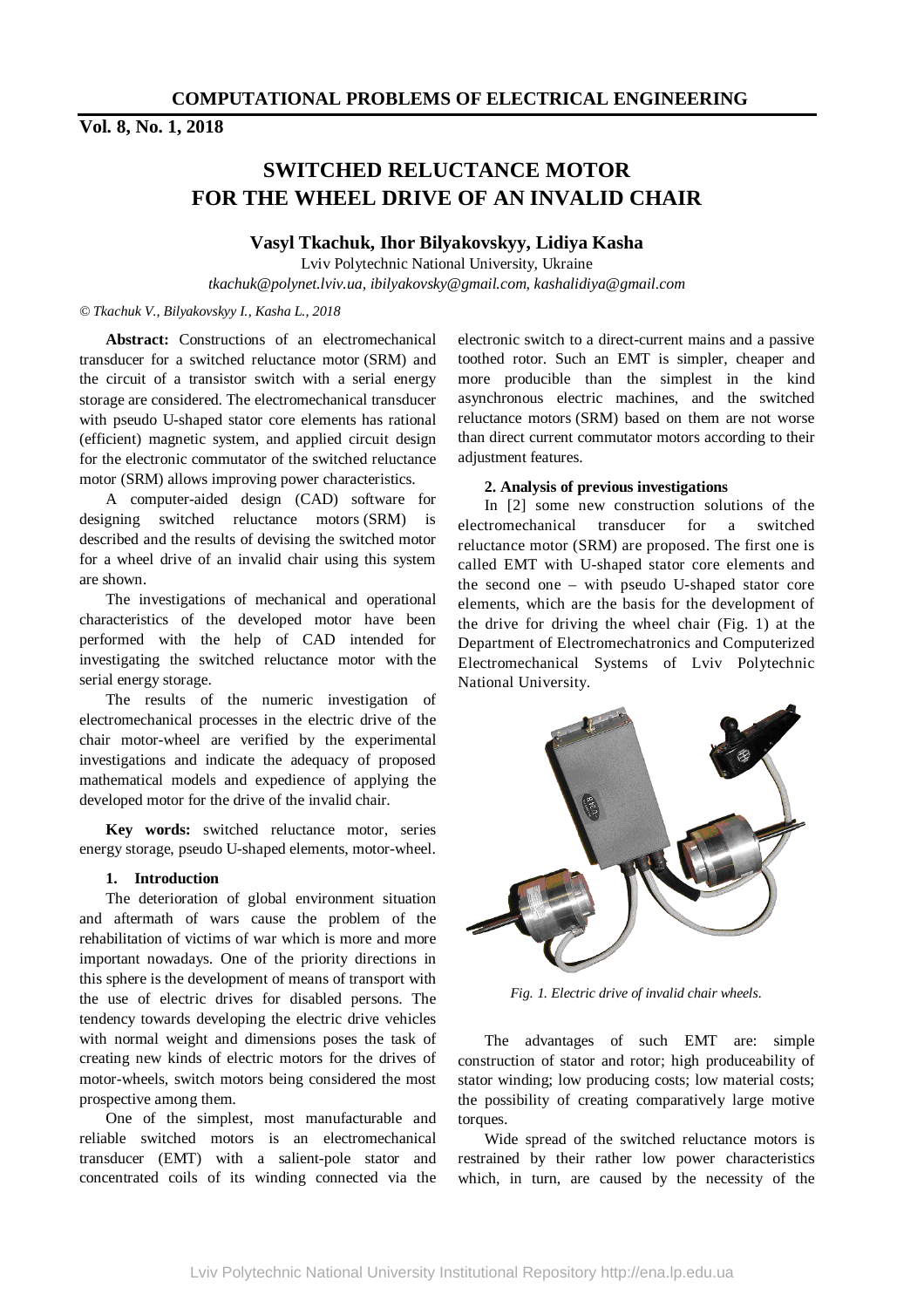dissipation of energy stored in the electromagnetic field during current commutation in sections performed by transistor switches for protecting them from overvoltage. It is demonstrated the most strikingly in switched motors containing a half-wave switch with a stabilitron receiver of magnetic field energy.

#### **3. Material basis and the results of research**

In Figure 2, the circuit of the transistor switch with the serial capacitive energy storage (CES) is shown. With the use of such a circuit, three tasks are solved. Firstly, the energy stored in the electromagnetic field of an EMT armature is utilized; secondly, voltage build-up on a collector-emitter junction of the transistor switch of the commutator is limited to the acceptable level; thirdly, dynamic losses caused by switching a commutator transistor decrease considerably because of almost momentary interception of a turn-off current of the transistor by the circuit of capacitor charge. Computations and experimental investigations show that the application of circuits with CES in the switched reluctance motors improves their efficiency factor 1.7–1.8 times comparing to the circuit with stabilitron protection from over-voltages on the power switches of the commutator [3].

The requirements list for developing a certain switched motor can be so versatile that it is not reasonable to create universal CAD software. Therefore, we propose the CAD software for switched motors with passive rotor, in which only main parameters, as supply voltage, mechanical output, torque on the shaft and shaft speed are given. Other independent parameters are set in the dialog mode depending on other listed requirements.



#### *Fig. 2. Circuit of the transistor commutator with the serial capacitive energy storage (CES).*

The system is the set of software modules, each of them performing some finite stage of calculations, as the calculation of machine geometry, calculation of winding quantities or magnetic circuit etc. Data provided consists of a database containing magnetization characteristics of different grades of electric steel, as well as supplemental information, which is given to the user by the system in the interactive dialog operational mode [4].

Having excellent mathematical apparatus [5], the system allows performing the synthesis and analysis of the switched motors with the passive rotor, that is, conducting checking and optimizing computations of described above motor constructions, calculating electromagnetic circuits, static characteristics and, on their basis, determining the parameters and characteristics of a certain kind of SRM, in which the researcher is interested. The system prepares input data for performing the thorough research on electric drives based on the SRM with CES in the CAD subsystem intended for investigating the switched reluctance motors.

During the operation the system visualizes the cross-sections of the EMT in a proper scale, as well as graphs of design and approximated magnetization characteristics of the SRM magnetic core, mechanical and operational characteristics. The results of calculations are completed in a calculation form.

The unit of calculating the dimensions and wiring quantities for the construction variants of EMT stators of the switched motor can synthesize two kinds of circuits, namely, classical and pseudo *U*-shaped constructions.

According to the requirements list, nominal voltage U [V], nominal shaft speed n [rpm] and nominal output power  $P_2$  [W] (or torque on the shift M [N-m]) are input to the computer memory in the dialog mode.

For taking quick and correct decision about acceptability of the correlation of calculated dimensions, modules of graphical programming are included into the CAD system. They display the cross-sections of the active part of the electromechanical transducer in the proper scale.

A mathematical model of the switched motor with the passive rotor for instantaneous values is created on the basis of nonlinear theory of electromechanical energy conversion [6]. It is based on analytical expression for flux linkage in the function of section current and the angle between relative position of the rotor and the stator, whose coefficients are calculated by the module entitled "Computation of approximation coefficients" with the use of the calculated value of magnetic characteristic of the SRM section.

According to obtained values of these coefficients, the graphical module of graph visualization builds dependences  $\psi = f(I_c)$  for the values of the angle between the axes of a rotor slot and stator tooth  $\theta = \pi$  and  $\theta$ =0. Moreover, these data are fixed in the table and recorded on the CD in the form of a file.

The module of computing the capacity of a storage capacitor is created on the basis of the theory described in [7].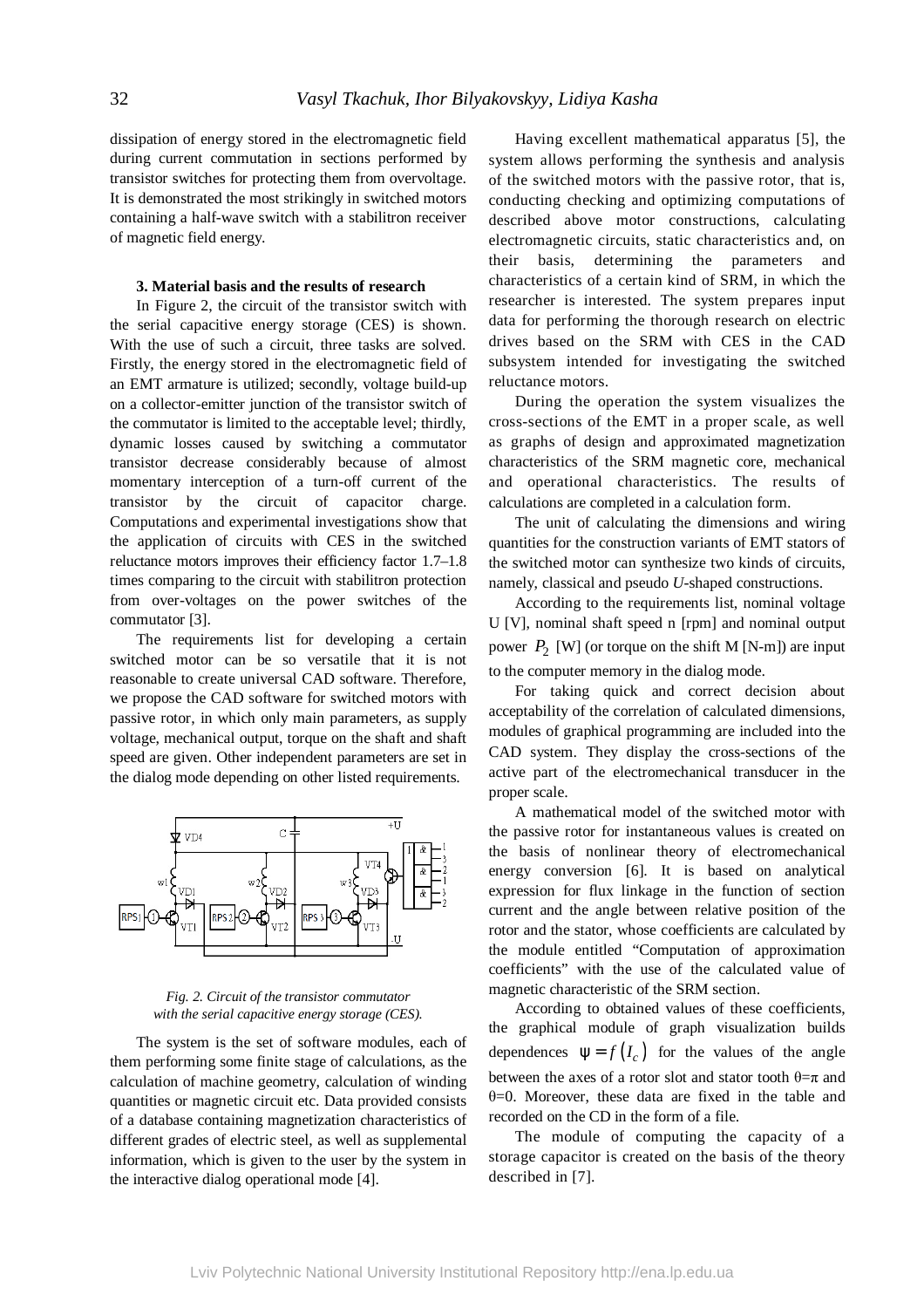In the module, the calculation of transients of switching on and off the section with a calculated capacity value of the capacitor is performed. The results of calculations are displayed on the monitor in the form of the graphs of current and voltage on the capacitor.

The mathematical model for mean values, proposed in [8], was used as the basis for the creation of a subprogram calculating the static operational characteristics of the switched motor with the passive rotor and capacity energy storage.

The subsystem displays the results of development on the monitor and records them in the file on the CD. The partial extract from such a file obtained while developing the switched motor for the motor-wheel of the invalid chair is shown below.

For providing the necessary characteristics of the motor-wheel (fed with voltage 24 V from an accumulator battery, climbing the maximum slope of 15 %, providing maximum speed on the horizontal parts of local roads 6 km/h etc.) with the use of a reducer with reduction ratio 1:10, two switched motors should be used for separate wheel drives with the parameters shown in the development requirements list.

*Requirements list for the development: supply voltage is 24 V; rotary speed is 650 rpm; efficiency rate is 65 %; load moment is 2 Nm.* 

*Partial record from the calculation form of computing the motor for the motor-wheel drive with the help of CAD for the SRM with energy storage [9].* 

*Main dimensions of the active part: construction of the stator – pseudo U-shaped; steel brand 2013; stator diameter 100 mm; external diameter of the stator 145 mm; axial length of the stator 30 mm; stator tooth width 12 mm; stator tooth height 12 mm; number of stator teeth 12; stator steel weight 1.25 kg; length of air gap 0.2 mm; number of rotor teeth 10; relative rotor tooth width 0.4; rotor tooth height 8.3 mm; rotor steel weight 0.42 kg.* 

*Parameters of stator winding: number of winds on one tooth is 59; number of sections of stator winding is 3; number of coils in the section is 4; height of a stator coil is 8.9 mm; one-side width of the coil is 8.3 mm; wire grade is enameled wire with high-temperature highstrength insulation; diameter of conductor is 0.9 mm; diameter of the wire with insulation is 0.965 mm; phase resistance at*  $t = 20^\circ \text{C}$  *is* 0.78 *Ohm; phase resistance at t=75 <sup>о</sup>С is 0.946 Ohm.* 

*Electromagnetic loads: induction in the air gap T = 1.57; linear load is 14183 A/m; coefficient of inductivity amplitude of the section is 0.45; steel saturation coefficient is 1.53.* 

*Approximation coefficients of saturation characteristics:*  $y_{1t} = 0.108E-02$ ;  $y_{10} = 0.1357$ ;  $y_{10} =$  $0.2177E-02$ ;  $a = 0.376$ ;  $y_n = 0.1456$ ;  $In =10.62$ ; *resistive impedance of the Foucault current circuit is 190; minimum section inductivity is 0.2177E-02; maximum section inductivity is 0.2272E-0.* 

*Design objectives: mains current is 8.88 A; section current is 6.66 A; rotary speed is 594 rpm; power consumption is 213 W; useful power is 124 W; losses in copper are 58.1 W; losses in steel are 10.08 W; losses in the switch is 20.66 W; efficiency is 0.58; capacity of the storage capacitor 37.7 µF; period of section commutation 160 el. degrees.* 

*Result of thermal design: temperature of stator winding is*  $84.6 \degree$ C; *temperature of stator core is*  $60.3 \degree$ C; *temperature of rotor core is 66.8 <sup>o</sup>C; air temperature inside a machine is*  $69.5 \degree C$ ; *case temperature is*  $52.9 \degree C$ ; *outside air temperature is 40 <sup>o</sup>C.*

In Fig. 3 operational characteristics of SRM with series capacitive energy storage obtained by computing in the CAD subsystem are demonstrated. They indicate that the developed motor satisfies the requirements list.



*Fig. 3. SRM operational characteristics for the motor-wheel drive of the invalid chair.* 

More profound investigations of SRM operation can be performed with the use of the CAD subsystem for SRM [10]. In Fig. 4, the graphs of changing the section currents, electromagnetic torque and engine speed of this motor fed with the transistor commutator with certain capacitive storage connected in series and limited section current are shown.

In Fig. 5, the graphs of changing section currents, electromagnetic torque and voltage on one of capacitors in quasi-steady are shown.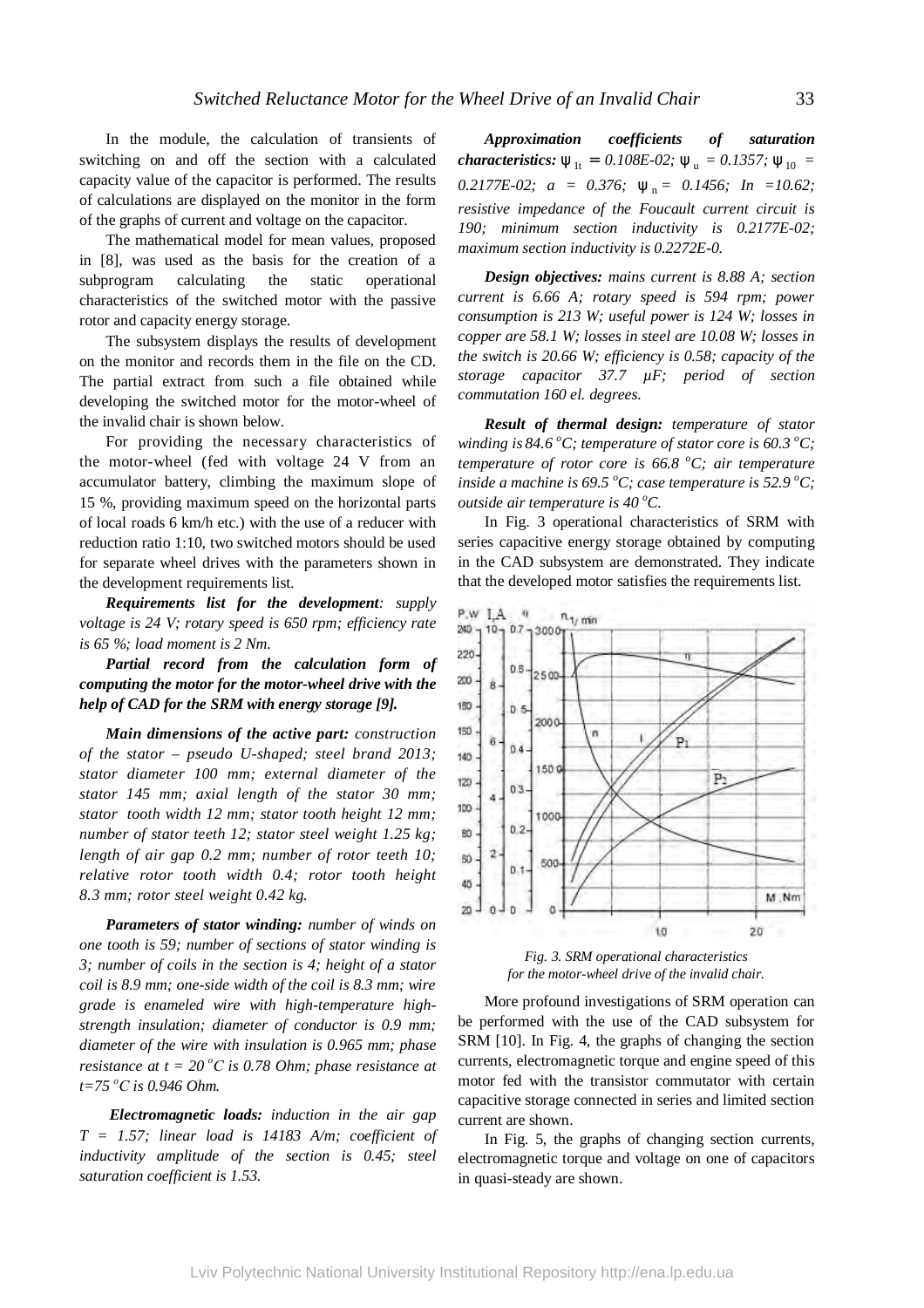

*Fig. 4. Start transient of the SRM with series capacitive energy storage and limited current.* 



*Fig. 5. Graphic presentation of currents, electromagnetic torque and voltage on the capacitor at a stable operational mode.* 

Operation mode of the such SRM at supply voltage 24 V, load moment 2 N-m and current limited at 10 A.

Applying separated electric drives for each driving wheel allows driving the invalid chair by a joystick manual manipulator. Speed regulation is done by a pulse-duration modulation of a control signal which comes to power switches of the electronic commutator.

Presented results of the numeric research on electromechanical processes in the electric drive of the motor-wheels of the invalid chair are proven by the results of experimental investigations and confirm the adequacy of proposed mathematical models at the level (2–5) %.

## **4. Conclusions**

For the reduction drive of the motor-wheel of the invalid chair, the reactive motor on the basis of a reliable, constructively and technologically simple EMT with the salient-pole stator and lumped inductance has been developed.

The electromechanical transducer with the pseudo U-shaped stator core elements has the advantage of the rational magnetic system. The applied circuit solutions of transistor inverters of the SRM allow the repeated use of the energy stored during the commutation in the electromagnetic field for forced turning on the current in the sections, at the same time protecting power transistors from overvoltage and considerably improving the power characteristics of the SRM.

The motor has been developed and investigated in the environment of CAD subsystems for computing and investigating the SRM correspondingly according to mathematical models for mean and instantaneous values of state variables which are based on the non-linear theory of electromechanical energy transformation and take into account the peculiarities of the EMT motor.

The results of research show that the developed motor provides necessary characteristics given in the requirements list and it is reasonable to use it for the wheel drive of the invalid chair.

#### **References**

- [1] V. Tkachuk, "Switched reluctance motor with capacity storage", *Electrical machine and electrical equipment*, no. 52, Odessa, Ukraine, pp. 82–88, 1999. (Ukrainian)
- [2] V. Tkachuk and Y. Osidach, "Stator of electromechanical converter of brush-less motor", Annals of Lviv Polytechnic SU, no. 288, Lviv, Ukraine, pp. 131–134, 1995. (Ukrainian)
- [3] V. Tkachuk and Y. Osidach, "Transistor commutator with capacity energy storages", in *Electrical engineering and electromechanical system,* Annals of Lviv Polytechnic SU, no. 301, Lviv, Ukraine, pp. 115–122, 1996. (Ukrainian).
- [4] V. Tkachuk, "Computer-aided dialog subsystem of switched reluctance motor design", *Electrical engineering and electromechanical system.* Annals of Lviv Polytechnic SU, no. 340, Lviv, Ukraine, pp. 112–120, 1997. (Ukrainian).
- [5] V. Tkachuk, "Switched reluctance motor and its mathematical model", *Proc. Of 5th Ukrainian conference of automation drive "Automation-98"*. vol. 3. Annals of Kyiv Polytechnic Institute.